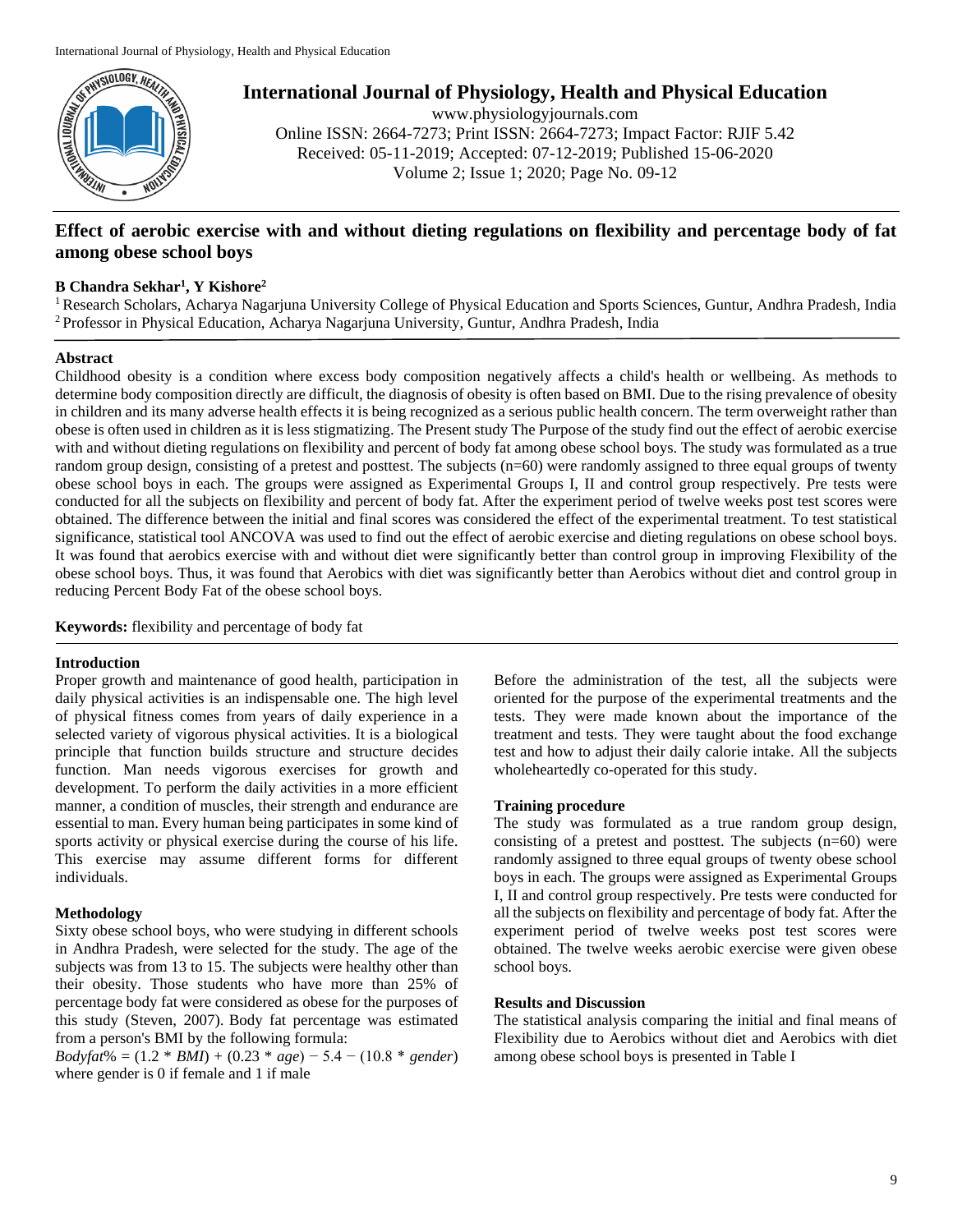|                                | Aerobics without diet Aerobics with diet Control Group Source of Variance Sum of Squares Df Mean Squares Obtained F |       |      |         |        |    |       |         |
|--------------------------------|---------------------------------------------------------------------------------------------------------------------|-------|------|---------|--------|----|-------|---------|
| Pre Test Mean                  | 7.80                                                                                                                | 8.15  | 8.30 | Between | 2.63   | ∸  | 1.32  | 0.20    |
|                                |                                                                                                                     |       |      | Within  | 373.95 | 57 | 6.56  |         |
| Post Test Mean                 | 11.00                                                                                                               | 12.15 | 8.95 | Between | 105.10 | ∸  | 52.55 | $7.17*$ |
|                                |                                                                                                                     |       |      | Within  | 417.50 | 57 | 7.32  |         |
| <b>Adjusted Post Test Mean</b> | 11.25                                                                                                               | 12.09 | 8.76 | Between | 119.76 | ∸  | 59.88 | 25.78*  |
|                                |                                                                                                                     |       |      | Within  | 130.07 | 56 | 2.32  |         |
| Mean Diff                      | 3.20                                                                                                                | 4.00  | 0.65 |         |        |    |       |         |

**Table 1:** Ancova Results on Effect of Aerobics without Diet and Aerobics with Diet Compared with Controls on Flexibility

Required Table F-ratio at 0.05 level of confidence for 2 and 57 (df) =3.16, 2 and 56 (df) =3.16.

As shown in Table I, the obtained pre test means on flexibility on Aerobics without diet group was 7.80, Aerobics with diet group was 8.15 was and control group was 8.30. The obtained pre test F value was 0.20 and the required table F value was 3.16, which proved that there was no significant difference among initial scores of the subjects. The obtained post test means on Flexibility on Aerobics without diet group was 11.00, Aerobics with diet group was 12.15 was and control group was 8.95. The obtained post test F value was 7.17 and the required table F value was 3.16, which proved that there was significant difference among post

test scores of the subjects. Taking into consideration of the pre test means and post test means adjusted post test means were determined and analysis of covariance was done and the obtained F value 25.78 was greater than the required value of 3.16 and hence it was accepted that there was significant differences among the treated groups.

Since significant differences were recorded, the results were subjected to post hoc analysis using Scheffe's Confidence Interval test. The results were presented in Table II

**Table 2:** Multiple Comparisons of Paired Adjusted Means and Scheffe's Confidence Interval Test Results on Flexibility

| <b>Means</b>                |                          |                                  |          |               |  |
|-----------------------------|--------------------------|----------------------------------|----------|---------------|--|
| Aerobics without diet Group | Aerobics with diet Group | Mean Difference<br>Control Group |          | Required. C I |  |
| 1.25                        | 12.09                    |                                  | $-0.843$ | 1.210         |  |
| 1.25                        |                          | 8.76                             | 2.488*   | .210          |  |
|                             | 12.09                    | 8.76                             | $3.332*$ | .210          |  |

The post hoc analysis of obtained ordered adjusted means proved that there was significant differences existed between Aerobics without diet group and control group (MD: 2.488). There was significant difference between Aerobics with diet group and control group (MD: 3.332).

There was no significant difference between treatment groups, namely, Aerobics without diet group and Aerobics with diet group. (MD: 0.843). The ordered adjusted means were presented through bar diagram for better understanding of the results of this study in Figure I.



**Fig 1:** Bar Diagram Showing Pre Test, Post Test And Ordered Adjusted Means On Flexibility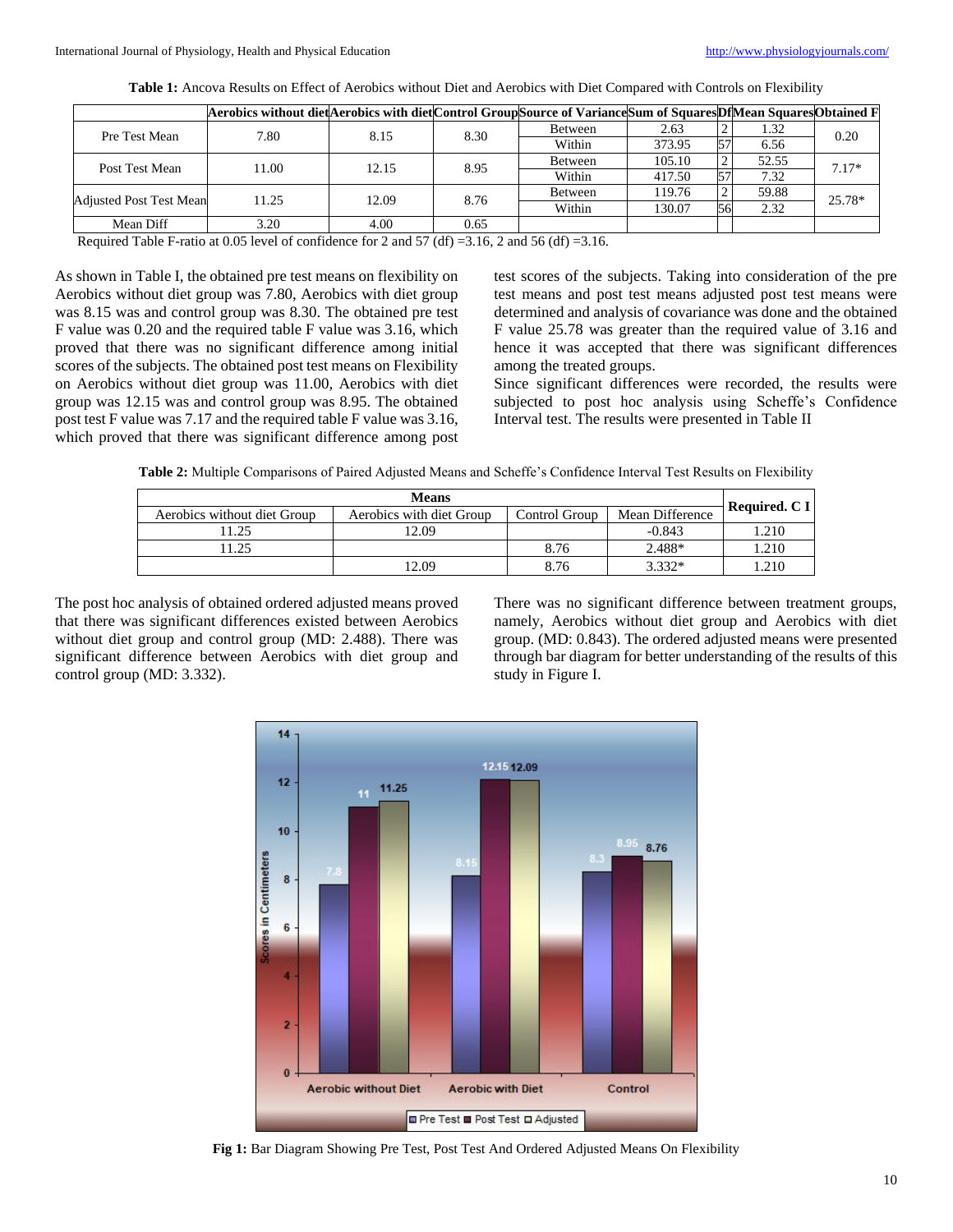In order to find out the effect of Aerobics without diet and Aerobics with diet on Flexibility the obtained pre and post test means were subjected to ANCOVA and post hoc analysis through Scheffe's confidence interval test. The effect of Aerobics without diet and Aerobics with diet on Flexibility is presented in Table III. The analysis of covariance proved that there was significant difference between the experimental group and control group as the obtained F value 25.78 was greater than the required table F value to be significant at 0.05 level. Since significant F value was obtained, the results were further subjected to post hoc analysis and the results presented in Table IV proved that there was significant difference between Aerobics without diet group and control group (MD: 2.488) and Aerobics with diet group and control group (MD: 3.332). Comparing between the treatment groups, it was found that there was no significant difference between Aerobics without diet and Aerobics with diet group among obese school boys. Thus, it was found that aerobic exercise with diet was found to be better than aerobic exercise without diet. However, this difference was not significance. Hence, it was found that aerobics exercise with and without diet were significantly better than control group in improving Flexibility of the obese school boys.

The statistical analysis comparing the initial and final means of Percent Body Fat due to Aerobics without diet and Aerobics with diet among obese school boys is presented in Table III

|                         | Aerobics Without Diet Aerobics with Diet control Group Source of Variance Sum of Squares Df Mean Squares Obtained F |         |         |         |       |                    |       |          |
|-------------------------|---------------------------------------------------------------------------------------------------------------------|---------|---------|---------|-------|--------------------|-------|----------|
| Pre-Test Mean           | 26.74                                                                                                               | 26.75   | 26.57   | Between | 0.41  | $\mathcal{L}$<br>∼ | 0.21  | 0.21     |
|                         |                                                                                                                     |         |         | Within  | 56.60 | 57                 | 0.99  |          |
| Post Test Mean          | 25.46                                                                                                               | 24.71   | 26.37   | Between | 27.82 | 2                  | 13.91 | 12.21*   |
|                         |                                                                                                                     |         |         | Within  | 64.92 | 57                 | 1.14  |          |
| Adjusted Post Test Mean | 25.41                                                                                                               | 24.65   | 26.48   | Between | 33.51 | 2                  | 16.75 | $46.75*$ |
|                         |                                                                                                                     |         |         | Within  | 20.07 | 56                 | 0.36  |          |
| Mean Diff               | $-1.28$                                                                                                             | $-2.04$ | $-0.19$ |         |       |                    |       |          |

**Table 3:** Ancova Results on Effect of Aerobics Without Diet and Aerobics with Diet Compared with Controls on Percent Body Fat

Required Table Value F-ratio at 0.05 level of confidence for 2 and 57 (df) =3.16, 2 and 56 (df) 3.16.

As shown in Table II, the obtained pretest means on Percentage of Body Fat on Aerobics without diet group was 26.74, Aerobics with diet group was 26.75 was and control group was 26.57. The obtained pretest F value was 0.21 and the required table F value was 3.16, which proved that there was no significant difference among initial scores of the subjects.The obtained posttest means on Percent Body Fat on Aerobics without diet group was 25.46, Aerobics with diet group was 24.71 was and control group was 26.37. The obtained posttest F value was 12.21 and the required table F value was 3.16, which proved that there was significant

difference among post test scores of the subjects. Taking into consideration of the pretest means and posttest means adjusted posttest means were determined and analysis of covariance was done and the obtained F value 46.75 was greater than the required value of 3.16 and hence it was accepted that there was significant differences among the treated groups.

Since significant differences were recorded,

the results were subjected to post hoc analysis using Scheffe's Confidence Interval test.

The results were presented in Table IV

**Table 4:** Multiple Comparisons of Paired Adjusted Means and Scheffe's Confidence Interval Test Results on Percentage Of Body Fat

| <b>Means</b>                |                                           |       |                 |               |  |
|-----------------------------|-------------------------------------------|-------|-----------------|---------------|--|
| Aerobics without diet Group | Aerobics with diet Group<br>Control Group |       | Mean Difference | Required. C I |  |
| 25.41                       | 24.65                                     |       | $0.761*$        | 0.475         |  |
| 25.41                       |                                           | 26.48 | $.067*$         | 0.475         |  |
|                             | 24.65                                     | 26.48 | .828*           | 0.475         |  |

The post hoc analysis of obtained ordered adjusted means proved that there was significant differences existed between Aerobics without diet group and control group (MD:  $-1.067$ ). There was significant difference between Aerobics with diet group and control group (MD: -1.828).

There was significant difference between treatment groups, namely, Aerobics without diet group and Aerobics with diet group. (MD: 0.761). The ordered adjusted means were presented through bar diagram for better understanding of the results of this study in Figure II.